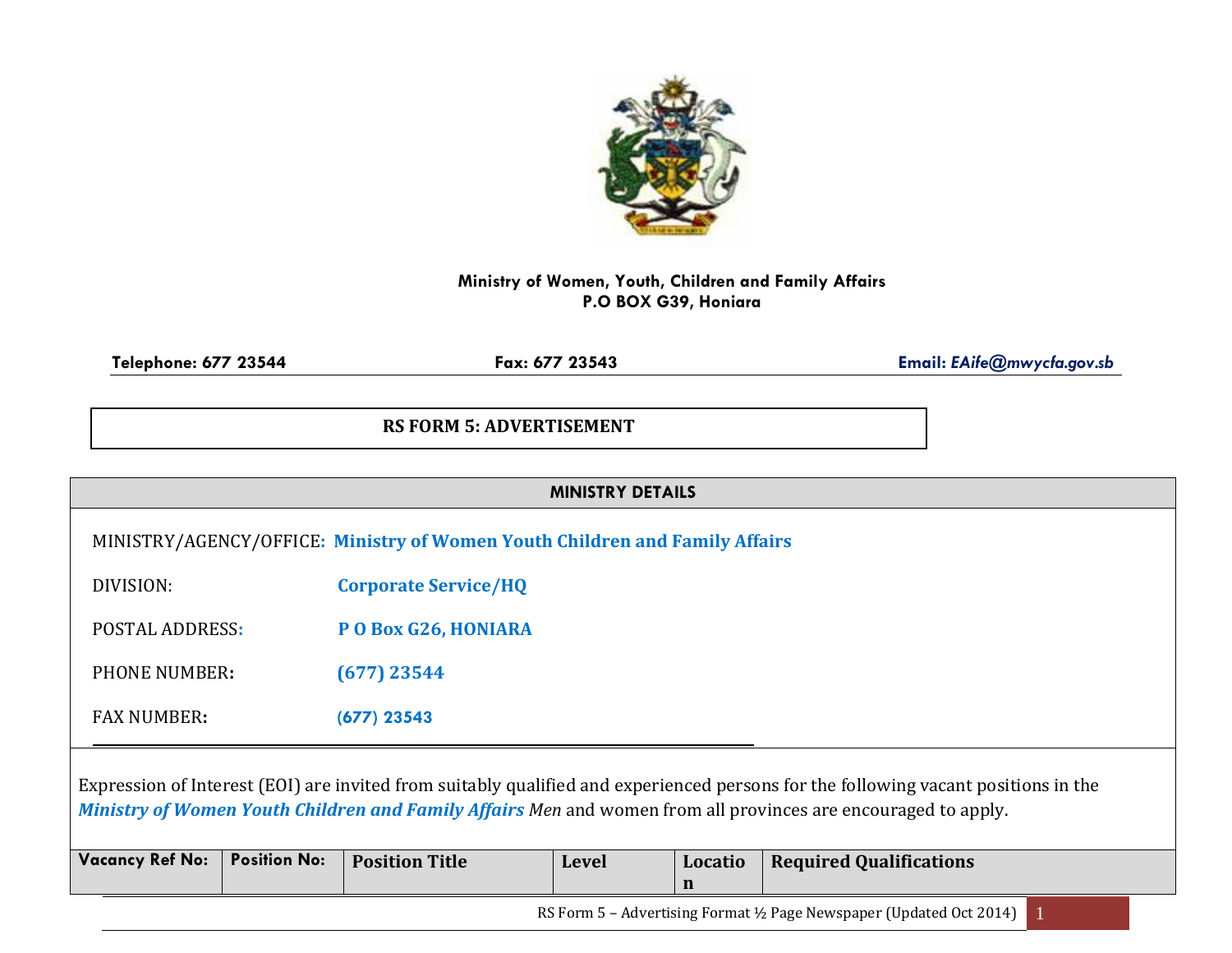| <b>MWYCFA</b>                                                                                                                                                                                                                                                                                          | Contract | Local Consultant-Review<br>and Development of<br>Cooperate Plan                                                                                                                                                                                                                                                                    | Equivalent<br>Senior<br>Management<br>numeration<br>Public Service                                                                                      | Honiara |                                                                                                                                                                                                                                         | $\triangleright$ We are looking for a competitive and highly<br>qualified and experienced personal with the<br>following attributes:<br>$\triangleright$ Sound knowledge of organizational<br>development and or Human resources and<br>Administration in a government<br>organisations.<br>$\triangleright$ A minimum of two years of Senior<br>Management Experience and at least two<br>years of experience in development process<br>and programme design.<br>Extensive experience in Policy development<br>and implementation<br>Excellent communication, interpersonal and<br>liaison skills<br>A Master's Degree in any related field |
|--------------------------------------------------------------------------------------------------------------------------------------------------------------------------------------------------------------------------------------------------------------------------------------------------------|----------|------------------------------------------------------------------------------------------------------------------------------------------------------------------------------------------------------------------------------------------------------------------------------------------------------------------------------------|---------------------------------------------------------------------------------------------------------------------------------------------------------|---------|-----------------------------------------------------------------------------------------------------------------------------------------------------------------------------------------------------------------------------------------|----------------------------------------------------------------------------------------------------------------------------------------------------------------------------------------------------------------------------------------------------------------------------------------------------------------------------------------------------------------------------------------------------------------------------------------------------------------------------------------------------------------------------------------------------------------------------------------------------------------------------------------------|
| Important note for interested candidates                                                                                                                                                                                                                                                               |          | Closing date for Applications: 05 <sup>th</sup> . August 2019                                                                                                                                                                                                                                                                      |                                                                                                                                                         |         |                                                                                                                                                                                                                                         |                                                                                                                                                                                                                                                                                                                                                                                                                                                                                                                                                                                                                                              |
| A copy of the Application for Employment Cover Sheet Forms<br>(RS Form 6), Job Description (RS Form 2) and Information<br>Packs for each position are available and can be obtained<br>from the Ministry of Women Youth Children and Family Affairs<br>at City Centre Building, Point Cruz, 3rd. Floor |          |                                                                                                                                                                                                                                                                                                                                    | You will need to post or hand<br>deliver the certified copies of<br>your qualifications, as these<br>cannot be send by email. Do<br>NOT send originals. |         |                                                                                                                                                                                                                                         | Queries<br>For all queries about the application process<br>or the position/s please contact:<br>Phone: 23544<br>Fax: 23543                                                                                                                                                                                                                                                                                                                                                                                                                                                                                                                  |
| <b>Documents Required</b><br>1. RS Form 6 - Application for Employment Solomon Islands<br>Government Cover Sheet<br>2. Letter of Application<br>Curriculum Vitae (CV)<br>3.<br>4. Certified copies of your qualifications                                                                              |          | Please note: All documents<br>submitted as part of the<br>application will remain the<br>property of the Solomon Islands<br>Government and will not be<br>returned to applicants<br><b>Medical Report and Police</b><br><b>Clearance</b><br>You do NOT have to provide<br>copies of medical report or<br>policy clearance when you |                                                                                                                                                         |         | Eamil: aaron.pitaqae@mwycfa.gov.sb<br>Email: EAife@mwycfa.gov.sb<br>Send your applications addressed to:<br><b>Permanent Secretary</b><br>Ministry of Women Youth Children and Family<br><b>Affairs</b><br>PO Box G26<br><b>HONIARA</b> |                                                                                                                                                                                                                                                                                                                                                                                                                                                                                                                                                                                                                                              |

RS Form 5 - Advertising Format ½ Page Newspaper (Updated Oct 2014) 2